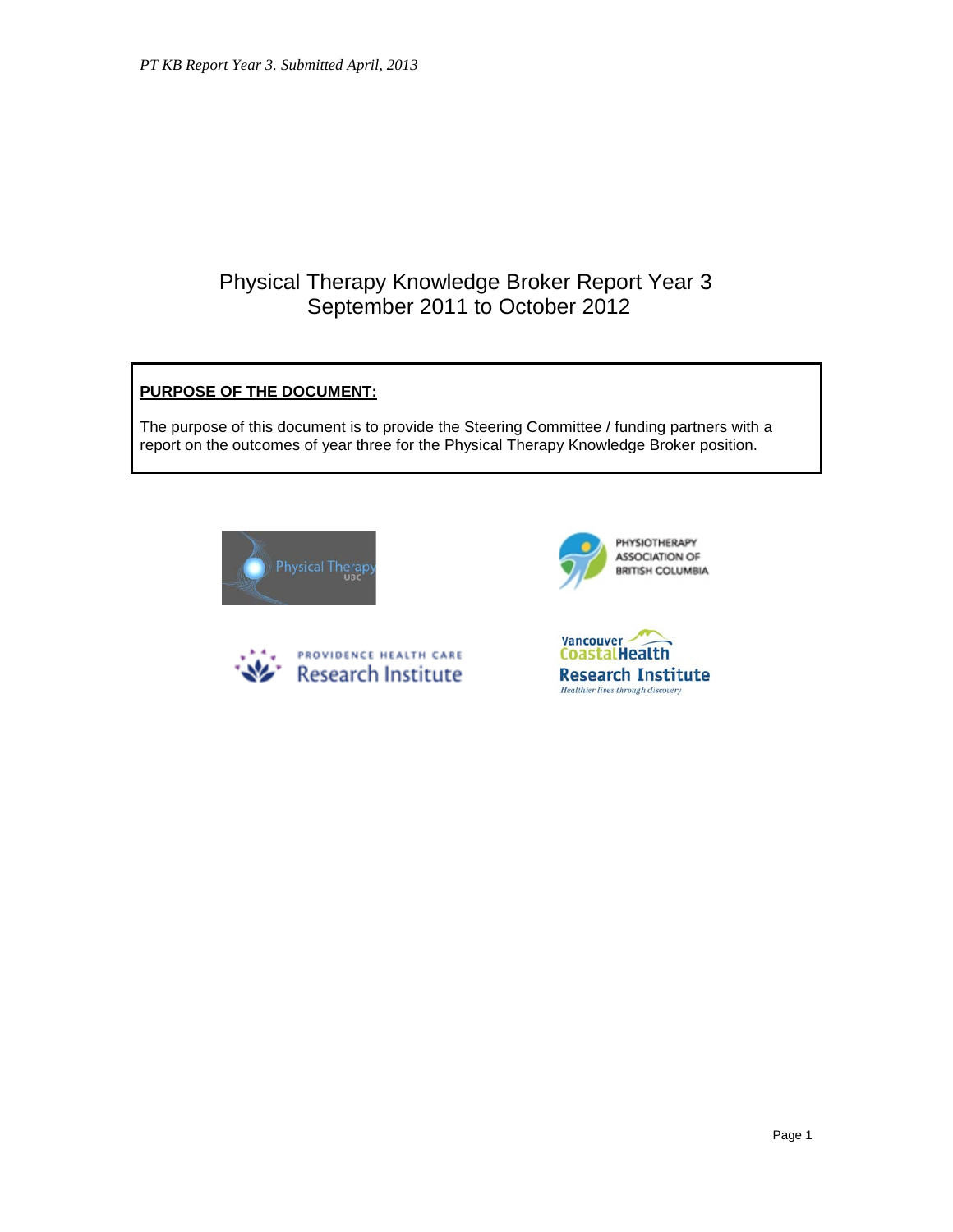| <b>Physical Therapy Knowledge Broker</b><br><b>Report Year 3</b> | <b>Submitted by: Alison M Hoens</b> |
|------------------------------------------------------------------|-------------------------------------|
| <b>Date: April 4 2013</b>                                        | <b>Version Number: 2</b>            |

## *1. PROGRESS ON GOALS & DELIVERABLES*

## *Goal 1: Establish a web presence for the PT knowledge brokering initiative*

• **Develop and maintain a web page for KT within the UBC Department of Physical Therapy and PABC websites with links to funding partners. The page will host documentation from projects associated with the PT KB role, KT resources for clinicians /decision-makers / researchers, and links to other pertinent KT sites.**

*The PT KB will develop the webpage by Sept 2009 and maintain the web page for the duration of the appointment. The funding partners will provide access to the required resources (e.g. technical assistance.*

#### *Year end report*

- Both UBC Department of Physical Therapy and PABC websites house PT KB web pages (established Aug 2009). Content includes: background information on the KB role, regular updates on the respective KB projects, the research collaboration registry and an inventory of KT links and evidence-based practice resources. Notification of updates to content on the web pages is provided by e-blasts from the PABC CEO and newsletters from both the UBC Dept of PT and PABC.

- Reach Indicator: Google Analytics for Knowledge Broker pages on PABC website: Total number of hits Sept 30 2011 to Sept 30 2012 for the Library & Knowledge Centre = 5,158 hits and total for KB pages 2,443. The following table provides the average number of hits/month - **a 230% increase in reach over the duration of the position**.

|                        | Sept 1 2009 - | Jan 1 2010 - | April 1 2011 - | Sept 30, 2011 - |
|------------------------|---------------|--------------|----------------|-----------------|
|                        | Dec 8 2009    | Sept 10 2010 | Sept 21 2011   | Sept 30 2012    |
| Avg # of<br>hits/month | 61            | 133          | 141.6          | 203.6           |

\*Note: inconsistency in reporting periods, particularly for 2011, are a consequence of migration to a new website platform and reorganization of content. It is also important to note that the organization of the material within the website has been changed a number of times and thus this may impact accuracy of metrics.

## *Next steps*

- Continue to update webpages with progress reports on KB projects.

- Continue to develop evidence-based practice resources and post on websites.
- Continue to promote webpage content, especially that of UBC Dept of PT website, through public practice distribution email list, UBC newsletter, PABC newsletters and PABC e-blasts.

## *Goal 2: Facilitate PT clinician / researcher partnerships in BC*

- Identify PT clinicians and researchers for potential clinician / researcher partnerships
- Link PT clinicians and researchers for integrated KT and end-of-grant KT collaboration opportunities

*The PTKB will develop (by Oct 2009) and maintain a directory of clinicians and researchers with interest and capacity for*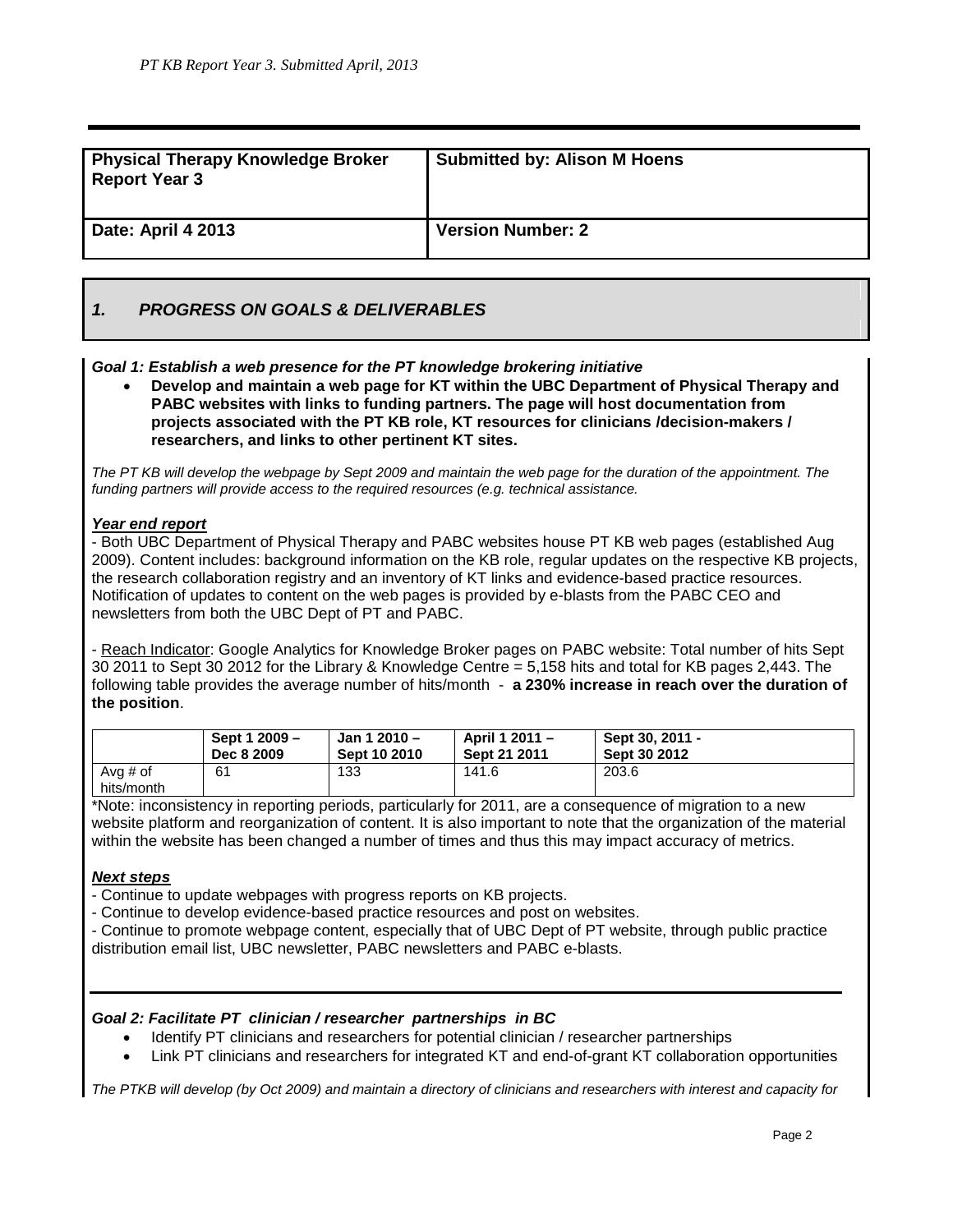*partnerships and link members for potential collaborations. The funding partners will assist in circulating the call for directory membership and communicating with the PT KB all potential projects for collaboration.*

#### *Year end report*

- Updated research collaboration registry (updated Feb 2011; originally developed May 2010). Currently more than 100 PTs across BC registered themselves as researchers, decision-makers and/or clinicians in various practice areas (eg. orthopaedics, cardiorespiratory). The registry is posted on UBC & PABC websites. The registry has been used as a resource to facilitate research partnerships and to develop special interest groups (e.g. Cancer Interest Network).

#### *Partnerships (provincial & national)*

The following table presents the number of participants, for each partner group, for the previous and current reporting period and the corresponding percentage increase between these reporting periods.

| <b>Partner Group</b> | # participants<br>2010-2011 | # participants<br>2011-2012 | % increase<br>2010-2012 |
|----------------------|-----------------------------|-----------------------------|-------------------------|
| <b>Clinicians</b>    |                             | 87                          | 23%                     |
| Researchers          | 22                          | 32                          | 45%                     |
| Decision makers      |                             | 23                          | 109%                    |
| <b>Students</b>      |                             | 24                          | 118%                    |

#### *Next steps*

- Continue to work with UBC Dept of PT faculty, VCHRI, PHCRI, PABC and Practice Leaders in Health Authorities to identify opportunities for clinician & decision-maker collaborators.

#### *Goal 3: Enhance access to evidence-based learning resources and knowledge products for PTs in BC*

- Identify existing and develop new learning resources and on-line guides to assist clinicians in acquiring, appraising, synthesizing and applying knowledge into practice
- Provide on-line access to the learning resources, guides and other knowledge products

## *Year end report*

- Performed a review of existing on-line resources (July-Aug 09) and created an inventory (Nov 09) of those which are most useful. Worked with UBC and PABC librarians to select and/or synthesize preferred resources.

- Developed (with a number of different stakeholders), disseminated, and supported the use of a number of evidence-based resources for BC PTs:

| <b>Resource</b>                                                           | <b>Purpose</b>                                                                                                                                                             | # of hits<br>Apr 2011 -<br><b>Sept 2011</b>                                                                                      | # of hits<br>Sept 2011 -<br><b>Sept 2012</b>                                                                                                    |
|---------------------------------------------------------------------------|----------------------------------------------------------------------------------------------------------------------------------------------------------------------------|----------------------------------------------------------------------------------------------------------------------------------|-------------------------------------------------------------------------------------------------------------------------------------------------|
| Cryotherapy: Why,<br>When & How                                           | - Decision-making tool to guide safe<br>and effective application of<br>cryotherapy and other related<br>interventions to manage pain,<br>inflammation, edema and swelling |                                                                                                                                  | 58                                                                                                                                              |
| Electrophysical<br>Agents:<br>Contraindications and<br><b>Precautions</b> | - Decision-making tool to guide safe<br>application of electrophysical agents                                                                                              | U of Toronto<br>Press:<br>$-210,000$ mailed<br>- 1620 hits<br>- 822 print orders<br>$(113$ in USA)<br>- 157 electronic<br>orders | U of Toronto<br>Press:<br>4, 403 views<br>1.987 downloads<br>986 purchased<br>1383 purchased<br>since publication<br>PABC website:<br>102 views |
| <b>SAFEMOB</b>                                                            | - Decision-making tool to guide safe                                                                                                                                       | 87                                                                                                                               | 77                                                                                                                                              |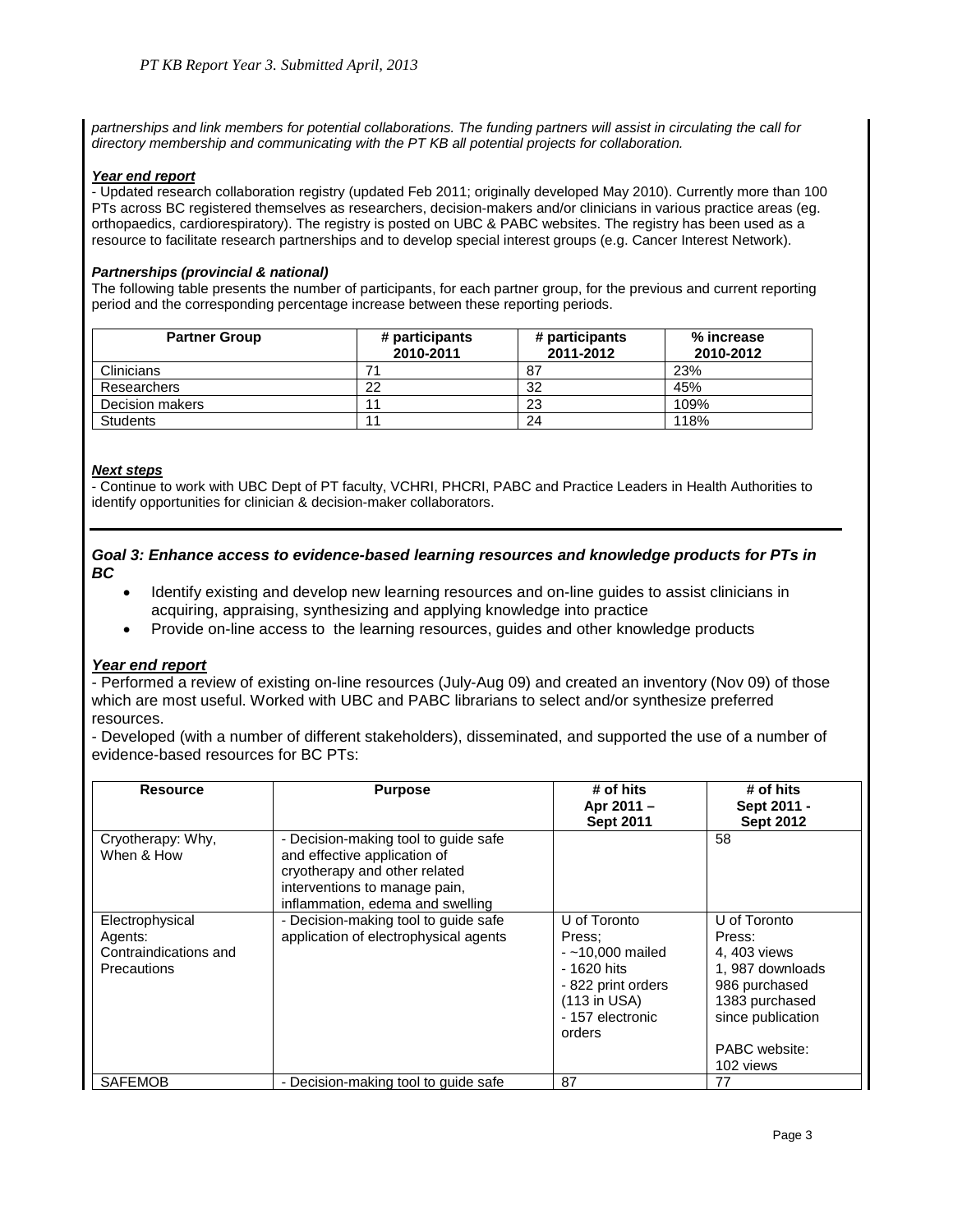|                               | mobilization of acutely ill patients      |               |               |
|-------------------------------|-------------------------------------------|---------------|---------------|
|                               | - Inventory of literature and links to    |               |               |
|                               | support SAFEMOB tool                      |               |               |
|                               | - Recording of webinar demonstrating      |               |               |
|                               | how to use the SAFEMOB tool               |               |               |
| Skin & Wound - Use            | - Recording of lecture outlining the      | 97            | 164           |
| of electrical stimulation     | theory and evidence for use of            |               |               |
| and ultrasound to             | electrical stimulation and ultrasound to  |               |               |
| promote wound                 | promote wound healing                     |               |               |
|                               | - Recording of practical demonstration    |               |               |
| healing                       | - Detailed list of required equipment     |               |               |
|                               |                                           |               |               |
|                               | - Step by step guide on the application   |               |               |
|                               | of electrical stimulation                 |               |               |
|                               | - References                              |               |               |
|                               | - Links to additional resources           |               |               |
| Outcome measures for          | - Inventory of valid, reliable, sensitive | 75            | 75            |
| <b>Total Joint</b>            | and specific outcome measures             |               |               |
| Arthroplasty                  | including information on what it          |               |               |
|                               | measures, who to use it for, how to       |               |               |
|                               | use it and how to score it                |               |               |
| Inventory of databases        | - List of links to databases for          | Not available | 79            |
| for outcome measures          | rehabilitation-related outcome            |               |               |
|                               | measures                                  |               |               |
| Safe Handling of              | - A series of 4 'alerts' with key         | 209           | 52            |
| Patients                      | information to guide safe handling of     |               |               |
|                               |                                           |               |               |
|                               | patients in acute care settings           |               |               |
|                               | - Inventory of resources/links with       |               |               |
|                               | supporting information on specific        |               |               |
|                               | lifting and handling devices              |               |               |
| Achilles Tendinopathy         | - (1) Summary of the evidence of          |               | 1102 (PABC)   |
| Toolkit                       | interventions (2) Algorithm (3) Details   |               | 2,054 from 43 |
|                               | of individual articles (4) Exercise       |               | countries     |
|                               | prescription (5) Laser dosage             |               | (Physiopedia) |
|                               | calculation (6) Summary of medical &      |               | Not available |
|                               | surgical interventions                    |               | (BJSM)        |
| Acute Exacerbation of         | - Summary of project, Link to             |               | 76            |
| <b>COPD</b>                   | systematic review                         |               |               |
| Botox and spasticity:         | - Algorithm for evidence-informed         |               | 99            |
| management                    | practice for management of spasticity;    |               |               |
| algorithm and                 | Inventory of appropriate outcome          |               |               |
| inventory of outcome          | measures to evaluate effectiveness of     |               |               |
| measures                      | botox                                     |               |               |
| Guidelines for                | - Updated practice guideline for          |               | 50            |
| provision of                  | provision of wheelchairs in progressive   |               |               |
|                               |                                           |               |               |
| wheelchairs in                | neuromuscular disease                     |               |               |
| progressive                   |                                           |               |               |
| neuromuscular                 |                                           |               |               |
| disease                       |                                           |               |               |
| Research                      | - Database of PTs in BC who wish to       |               | 45            |
| <b>Collaboration Registry</b> | be contacted for potential involvement    |               |               |
|                               | as researchers, decision-makers or        |               |               |
|                               | clinicians in specific areas of practice  |               |               |
| Overview of the PT KB         | - Outline of the PT KB position (role,    |               | 126           |
| position                      | scope, activities)                        |               |               |

## - Provision of Journal clubs via webinars for PABC members. The following table provides the metrics for PABC journal clubs demonstrating a **302% percentage increase in attendance between 2010 and 2012.**

| <b>Date</b> | <b>opic</b>                    | <b>Partner(s)</b> | <b>Attendees/Registrants</b> |
|-------------|--------------------------------|-------------------|------------------------------|
| Aug 2010    | Effectiveness of mobilizations | No partner        | 12/19                        |
|             | for knee OA                    |                   |                              |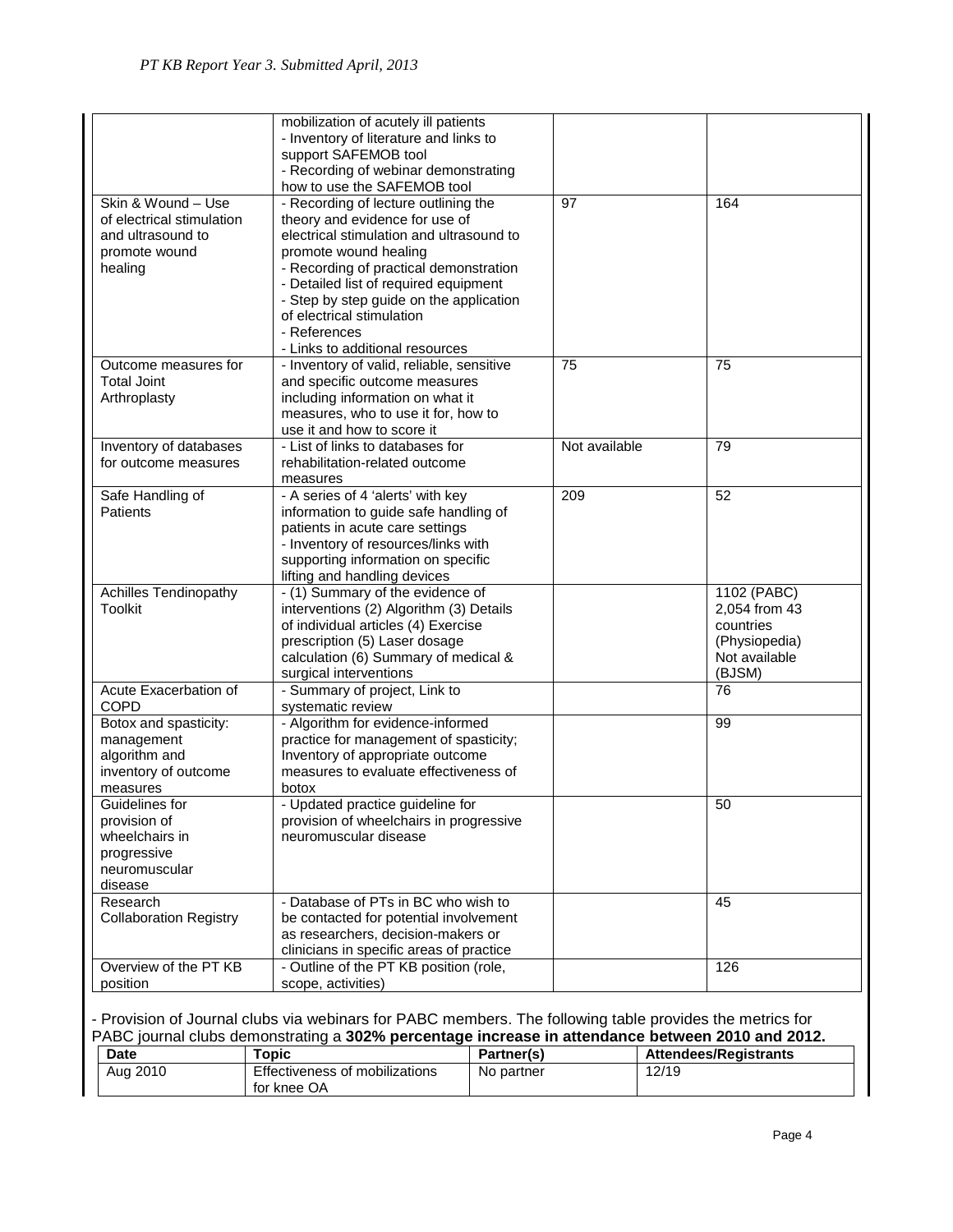| Nov 2010  | <b>SAFEMOB</b>                                                                          | <b>SAFEMOB Task</b><br>Force | 26/33   |
|-----------|-----------------------------------------------------------------------------------------|------------------------------|---------|
| Jan 2011  | <b>Tennis Elbow</b>                                                                     | Dr. Alex Scott               | 22/31   |
| Mar 2011  | <b>Hip Protectors: Effectiveness</b><br>for reducing hip fracture                       | Dr. Teresa Liu<br>Ambrose    | 14/24   |
| May 2011  | Effectiveness of Low level<br><b>LASER for Achilles</b><br>Tendinopathy                 | Dr. Joseph Anthony           | 19/38   |
| Nov 2011  | Effectiveness of therapeutic<br>ultrasound for soft tissue<br>pathology of the shoulder | Dr. Joseph Anthony           | 24/53   |
| Mar 2012  | Effectiveness of orthotics for<br>patellofemoral pain                                   | Dr. Michael Hunt             | 29/56   |
| May 2012  | Mobilization and manipulation<br>for cervical pain                                      | Carol Kennedy                | 34/50   |
| June 2012 | Tendinopathy Toolkit: Why,<br>what and how.                                             | Tendinopathy Task<br>Force   | 92/131  |
| Feb 2013  | Frozen Shoulder                                                                         | Dawn Siegel                  | 127/169 |

Although it is not possible to determine the number of downloads of recordings of each the webinars, the following data is available:

- Total number of pageviews of the landing page for the PABC JCs = 81 (Sept 2011- Oct 2012) and 116 pageviews from Nov 2012-Mar 2013.
- Total number of pageviews for the Frozen Shoulder journal club = 816

In **2010-2011**, the focus of the journal club webinars was to teach participants how to appraise the quality of a randomized controlled trial. Partners for presentations included Faculty from UBC Dept. of Physical Therapy.

In **2011-2012**, the focus of the journal club webinars was to teach participants how to appraise the quality of a systematic review and meta-analysis. Partners for presentations included either Faculty from UBC Dept. of Physical Therapy or clinicians with clinical postgraduate training, expertise and have instructed postgraduate clinical education courses in the topic area.

For 2012-2013, the webinar series is entitled "The Ease (E's) of Practice: Evidence, Experience and Expertise". The purpose, using a popular topic, is to illustrate the process to access, appraise and apply evidence from the literature and integrate it with evidence from clinical expertise and patient preference.

The journal clubs include desk-top sharing of articles, complementary evidence, images (including a whiteboard), polling questions providing real-time sharing of facts and opinions and a chat box for posting questions. Additionally, key concepts from the content of the topic, methodological design and statistical analysis are highlighted.

Each journal club is preceded by a pre-webinar questionnaire to establish the spectrum of knowledge and self-efficacy with evidence-based skills. Further it provides an opportunity for participants to articulate their 'burning questions' regarding the topic. The post-webinar questionnaire provides a means to measure how 'effective' the webinar was in enhancing this knowledge and self-efficacy of participants. Finally, it provides participants with an opportunity to articulate the components that they most and least appreciated in the format of the session. The following table provides the mean and range of improvement of a sample of outcomes from the pre/post evaluations of the all the webinars presented in 2011/2012.

| Indicator (% change pre to post<br>webinar)                                           | Mean  | Range          |
|---------------------------------------------------------------------------------------|-------|----------------|
| % positive change in confidence in<br>appraising the overall quality of an<br>article | 35.8% | $12.7 - 47.4%$ |
| % positive change in confidence in<br>appraising the quality of a lit review          | 42.9% | $37 - 46.1\%$  |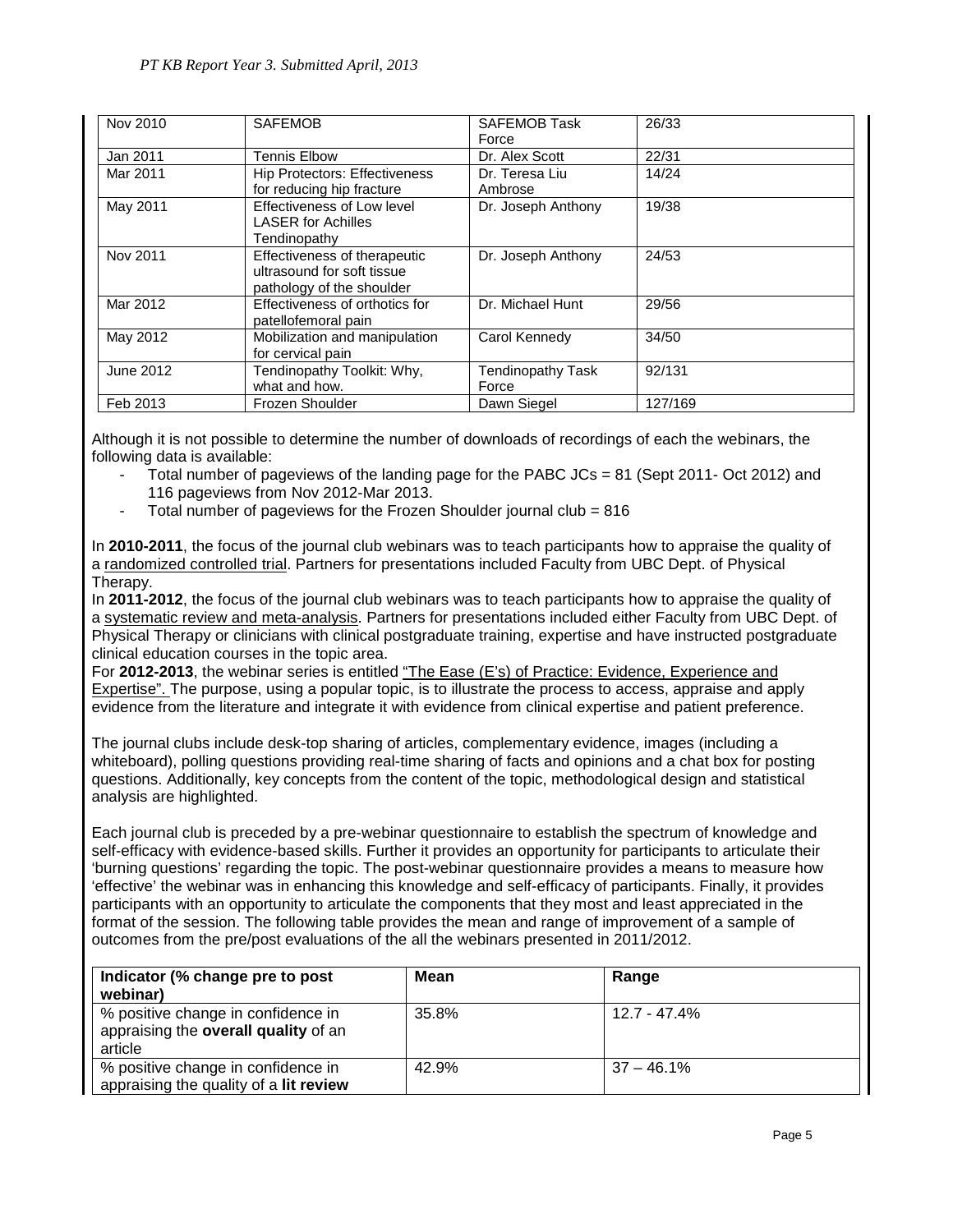| % positive change in confidence in<br>appraising the quality of the methods                 | 43.4% | $35 - 54.2%$    |
|---------------------------------------------------------------------------------------------|-------|-----------------|
| % positive change in confidence in<br>appraising the quality of the statistical<br>analysis | 28.9% | $23.8 - 35.2\%$ |
| % positive change in confidence in<br>applying the findings to clinical<br>practice         | 38.2% | $30.9 - 47.6\%$ |

The following comments are a selection of those obtained from journal club participants for webinars in 2011-2012:

"I don't know how I answered these questions before but now I think I know more about what I don't know. I might have been blissfully ignorant before!"

"It let me find holes in my own knowledge base. I really liked the 'take home' messages/summaries" "I liked most having a clinical take home message that I can apply"

"I personally got better understanding what to look for when I read articles"

"I appreciated the step by step approach to critiquing the article, simple but enlightening. Not just having the article to read; the supplements really helped get a good understanding prior to the webinar."

"I thought it was clearly and systematically presented and the information was easy to follow and understand. It definitely gave me a much better insight on how to review an systematic review and how to apply it to my patient population"

"I will now make sure the population in the study is like the population I treat. I will also pay attention to NNT and use the forest plot for a quick visual reference of whether or not the intervention had a positive effect ..." " I now see how important it is to use the right outcome measure at the right stage of treatment in order to assess properly whether treatment is useful or not"

## *Next steps*

- Continue to develop, post and 'market' learning opportunities and resources that enhance knowledge and build skills for evidence-informed practice.

## *Goal 4: Identify and facilitate a KT initiative for each of the funding partners*

- Identify and facilitate an achievable project that is relevant for PT practice for each funding partner
- Ensure representation from all relevant funding partners for each KT initiative
- Ensure that the selected projects are congruent with the CIHR framework for knowledge translation

*The PT KB will facilitate the collaboration between partners for development of resources/tools, implementation of resources/tools and the evaluation of the effectiveness of the interventions. The funding partners will ensure that there is assistance with resources (personnel, meeting rooms, technical support) and provide input on draft documentation.*

## *Year end report*

| <b>Project &amp; Partners</b> | <b>Objectives</b>                             | <b>Status</b>             |
|-------------------------------|-----------------------------------------------|---------------------------|
| <b>Total joint</b>            | 3 synergistic projects with the following     | Completed chart audit     |
| arthroplasty:                 | objectives:                                   | focus group and survey.   |
| Enhancing                     | (1) To establish a baseline of current        | Submitting first          |
| utilization of                | utilization of outcome measurement (OM)       | manuscript and initiating |
| outcome                       | in TJA care                                   | second manuscript.        |
| measurement                   | (2) To document clinician identified barriers | Developed KT plan and     |
| (TJAOM)                       | and solutions to use of OM in TJA care        | have initiated the        |
|                               | (3) To develop learning resources and tools   | process of implementing   |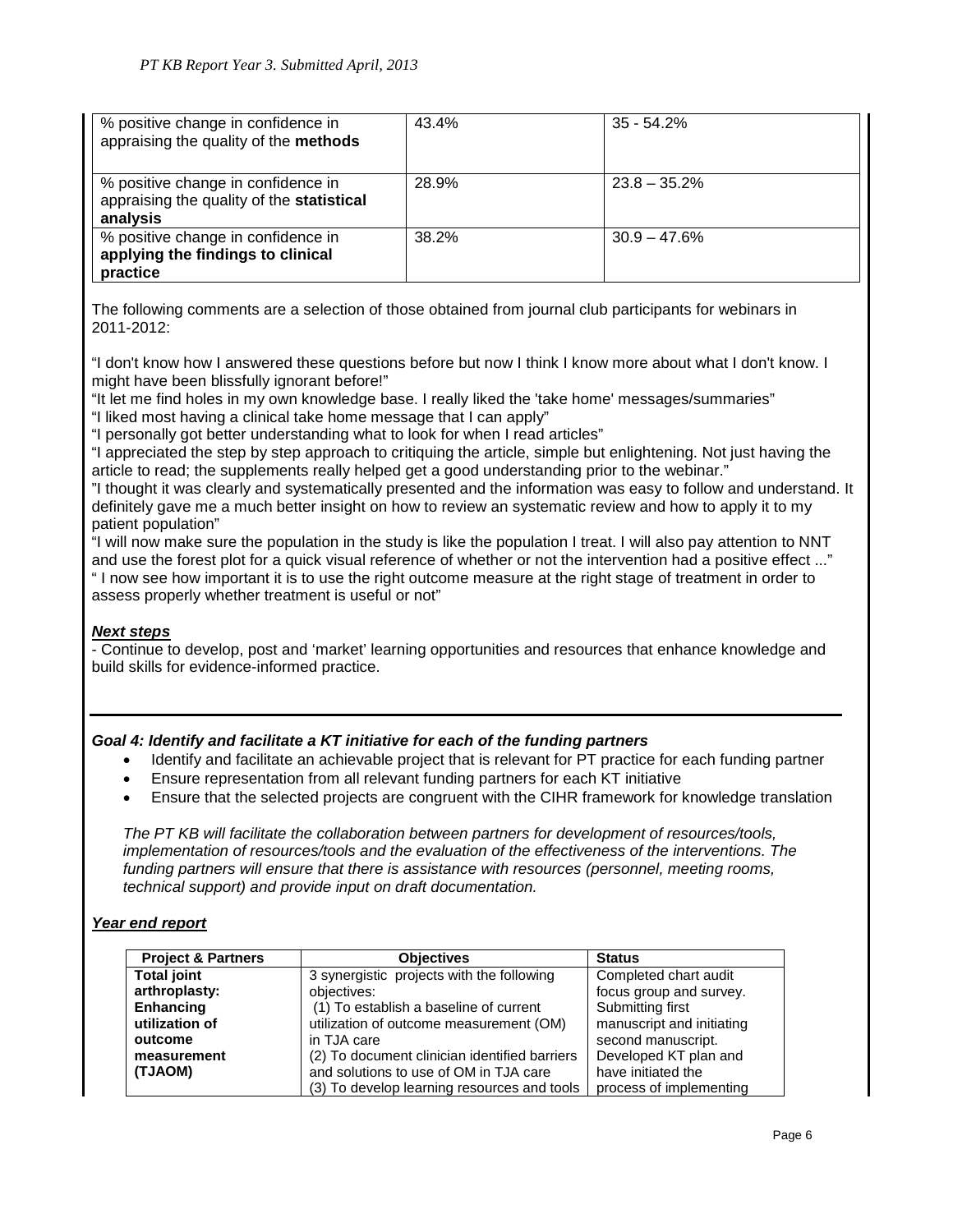| - Partners: UBC Dept<br>of PT, PABC, RAMP,<br>VCH, PHC<br><b>Enhancing</b><br>physiotherapy best<br>practice in issues of                                                                                                                                                                                       | necessary to facilitate use of OM in TJA<br>care<br>(4) To disseminate, implement, and<br>evaluate the uptake of the learning<br>resources and tools using the information<br>from objectives #1 and #2 in conjunction<br>with evidence from implementation science<br>(1) To increase the awareness of BC<br>PTs regarding the role of PTs in the<br>prevention, assessment & management                                                                                                   | the KT plan.<br>Completed. An array of<br>resources (lectures,<br>practical demonstrations,                                                                                                                                                                                                                                              |
|-----------------------------------------------------------------------------------------------------------------------------------------------------------------------------------------------------------------------------------------------------------------------------------------------------------------|---------------------------------------------------------------------------------------------------------------------------------------------------------------------------------------------------------------------------------------------------------------------------------------------------------------------------------------------------------------------------------------------------------------------------------------------------------------------------------------------|------------------------------------------------------------------------------------------------------------------------------------------------------------------------------------------------------------------------------------------------------------------------------------------------------------------------------------------|
| skin & wound care<br>- Partners: PABC,<br>VCH, PHC, PT Skin &<br><b>Wound Care</b><br>Committee,<br>Interdisciplinary Skin<br>& Wound Care<br>Committee; UBC<br>Dept of Occupational<br>Science &<br>Occupational Therapy                                                                                       | of skin & wound care issues.<br>(2) To increase the number of BC PTs<br>who undertake a basic risk assessment<br>and utilize basic interventions for<br>prevention & management of skin &<br>wound care issues.<br>(3) To provide information to BC PTs on<br>where to find guidance on and training<br>in advanced assessment and<br>intervention techniques.                                                                                                                              | handouts, equipment list,<br>reference list) has been<br>developed and posted on<br>the PABC website.                                                                                                                                                                                                                                    |
| <b>SAFEMOB</b><br>Safe mobilization of<br>the acutely ill patient<br>- Partners: UBC Dept<br>of PT, PABC, VCH,<br>PHC                                                                                                                                                                                           | (1) To develop a concise tool which guides<br>physiotherapy clinicians in evidence-<br>informed-decision-making (EIDM) relevant<br>to the safe mobilization of the acutely ill<br>patient.                                                                                                                                                                                                                                                                                                  | Completed. Supporting<br>resources were also<br>developed, disseminated<br>and posted. A recorded<br>webinar providing case<br>histories demonstrating<br>how to utilize the<br>resource is also posted.<br>Shared nationally.                                                                                                           |
| <b>Seating GAWG:</b><br>Seating Guideline<br><b>Adaptation Working</b><br>Group for provision of<br>wheelchairs in<br>progressive<br>neuromuscular<br>disease<br>- Partners:<br>BCC&W, Sunnyhill<br>Hospital, GF Strong,<br>UBC Dept of PT,<br>UBC Dept of<br>Occupational Science<br>& Occupational<br>Therapy | (1) Appraise the 2006 UK guideline using<br>the AGREE instrument<br>(2) Evaluate, synthesize and incorporate<br>evidence from an updated comprehensive<br>literature review and local consensus.<br>(3) Incorporate information appropriate for<br>specific progressive neuromuscular<br>diseases.<br>(4) Ensure the update guideline reflects the<br>needs and practice environment of BC<br>therapists.                                                                                   | This project is in the final<br>stages of editing. It is<br>anticipated that the<br>amended guideline will be<br>completed by April 2013. It<br>will be loaded on appropriate<br>websites (eg.<br>www.childdevelopment.ca<br>and cross linked to<br>www.therapybc.ca) and<br>disseminated to paediatric<br>OTs and PTs throughout<br>BC. |
| <b>AECOPD</b> project<br>Partners:<br>UBC Dept. of PT<br><b>PHCRI</b><br><b>VCHRI</b>                                                                                                                                                                                                                           | Given that SAFEMOB could not adequately<br>address the needs for safe and effective<br>exercise prescription for the unique, and<br>costly, population of Acute Exacerbation of<br><b>Chronic Obstructive Pulmonary Disease</b><br>(AECOPD), the AECOPD project grew<br>from the SAFEMOB project. The AECOPD<br>team, under the direction of Dr. Pat Camp,<br>successfully secured funding from the<br>Canadian Institute of Health Research<br>Knowledge Synthesis Grant for this project. | Undertook a systematic<br>review of systematic<br>reviews which has been<br>published on an open<br>access site and has<br>received over 5000 hits.<br>Undertook a Delphi with<br>researchers & clinicians<br>from multiple<br>disciplines, as well as<br>patients and families, to                                                      |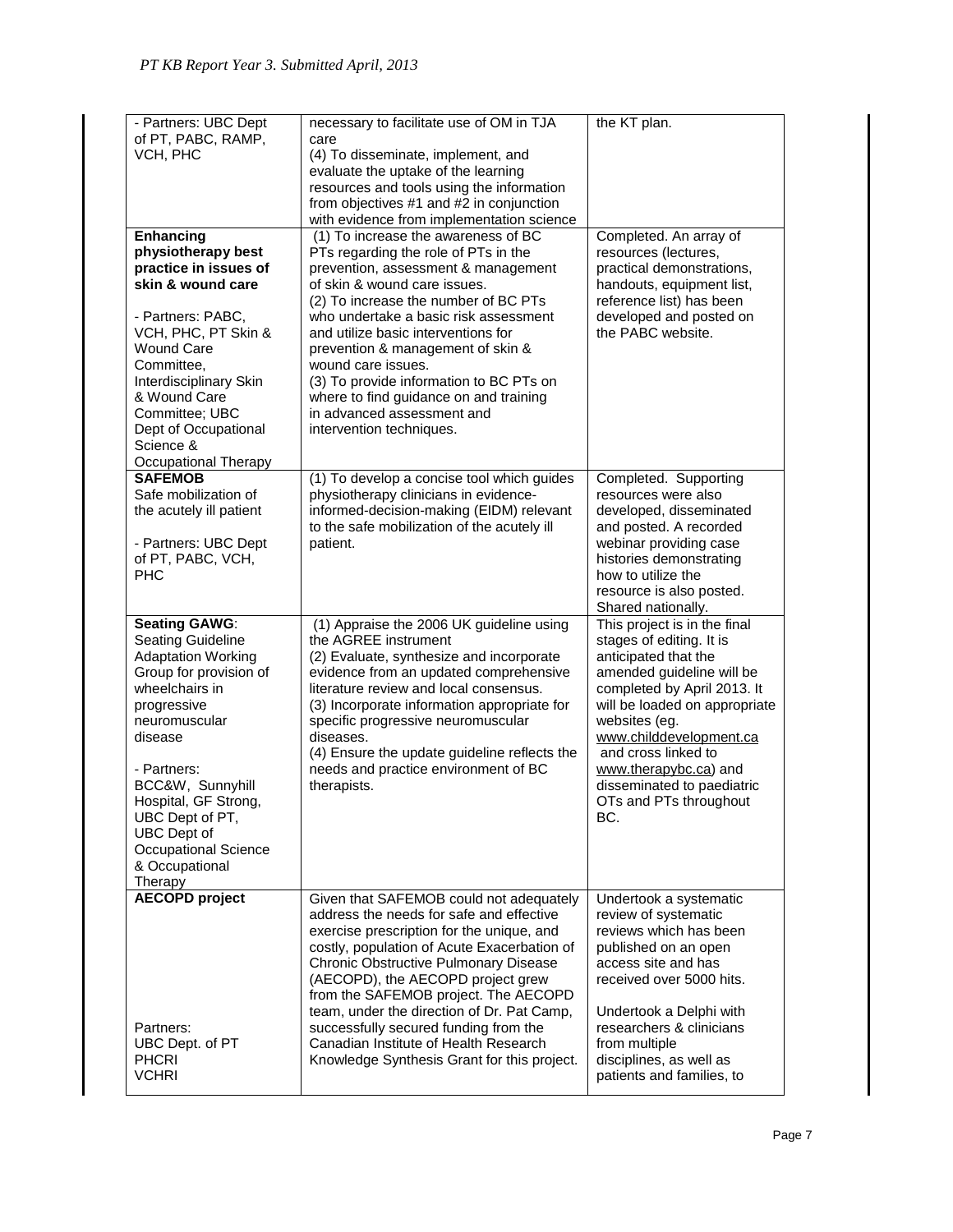| <b>PABC</b><br>University of Toronto<br>University of<br>Saskatchewan                                                                                                             |                                                                                                                                                                                                                                                                                                                                                                                                                                                                                                                                                                              | provide<br>recommendations for<br>best practice in this<br>area. Data has been<br>analyzed. * An MPT<br>group contributed to the<br>Delphi process.<br>Using the results of the<br>SR and the Delphi, a<br>decision-making tool<br>(similar to that of<br>SAFEMOB) has been<br>developed and usability<br>testing is to start soon<br>with the assistance of<br>an MPT group.<br>A KT plan has been<br>developed and 2<br>manuscripts have been<br>published.                      |
|-----------------------------------------------------------------------------------------------------------------------------------------------------------------------------------|------------------------------------------------------------------------------------------------------------------------------------------------------------------------------------------------------------------------------------------------------------------------------------------------------------------------------------------------------------------------------------------------------------------------------------------------------------------------------------------------------------------------------------------------------------------------------|------------------------------------------------------------------------------------------------------------------------------------------------------------------------------------------------------------------------------------------------------------------------------------------------------------------------------------------------------------------------------------------------------------------------------------------------------------------------------------|
| <b>Tendinopathy</b><br><b>Toolkit</b><br>Partners:<br><b>PABC</b><br>UBC Dept. of PT<br><b>VCHRI</b>                                                                              | As a result of a call for proposals for PT KB<br>projects, the Tendinopathy Task Force was<br>struck to create a toolkit to guide PTs in<br>evidence-informed practice for patients with<br>Achilles Tendinopathy.<br>Subsequent to the success of the Achilles<br>Tendinopathy Toolkit, the Task Force<br>decided to undertake the same process for<br>Tennis elbow.                                                                                                                                                                                                        | <b>Completed Achilles</b><br>Tendinopathy Toolkit.<br>- Posted on the websites of<br>PABC, UBC Dept. of PT,<br>Physiopedia, British Journal<br>of Sports Medicine<br>- Developed into a web app<br>at Hacking Health 2013<br>- Presented at the<br>International Tendinopathy<br>Symposium and the<br>Canadian Physiotherapy<br><b>Association Congress</b><br><b>Tennis Elbow Toolkit</b><br>- Currently completing first<br>draft<br>Next steps: - send for input<br>from BC PTs |
| <b>Cervical Spine</b><br>Trauma: Use of<br><b>Canadian Cervical</b><br><b>Spine Rules</b><br>Partners:<br>Dr. Linda Li<br>UBC Dept .of PT<br>PABC<br><b>VCHRI</b><br><b>PHCRI</b> | The overarching goal of this project is to<br>ensure appropriate referral to a medical<br>doctor for imaging (X-ray), BC PTs of<br>patients with acute neck pain secondary to<br>trauma. Specifically, we aim to assess PTs<br>knowledge and current practice in the<br>management of acute neck pain in relation<br>to the Canadian Cervical Spine Rule (C-<br>Spine Rule). The results will be used to<br>identify the need for, and inform the design<br>of, learning resources and tools to increase<br>awareness and/or use of the C-Spine Rule<br>in clinical practice | - Survey of 889 PTs in BC re<br>current practice in cervical<br>trauma, awareness of C-<br>spine rule and perceptions<br>of barriers to use of the rule<br>- Attendance at<br>"Foundations of KT Course<br>" (VCHRI/MSFHR) to<br>develop KT plan<br>Next steps;<br>- Analysis of survey<br>- Implementation of KT plan                                                                                                                                                             |
| <b>FEATHERS</b><br>Functional<br>Engagement in<br><b>Assisted Therapy</b><br>through Exercise                                                                                     | The funding is provided by the Peter Wall<br>Solutions Initiative.<br>The objective is to develop social gaming                                                                                                                                                                                                                                                                                                                                                                                                                                                              | - Focus groups with OTs<br>and PTs have been<br>undertaken to identify<br>current use of technology,<br>barriers and benefits for                                                                                                                                                                                                                                                                                                                                                  |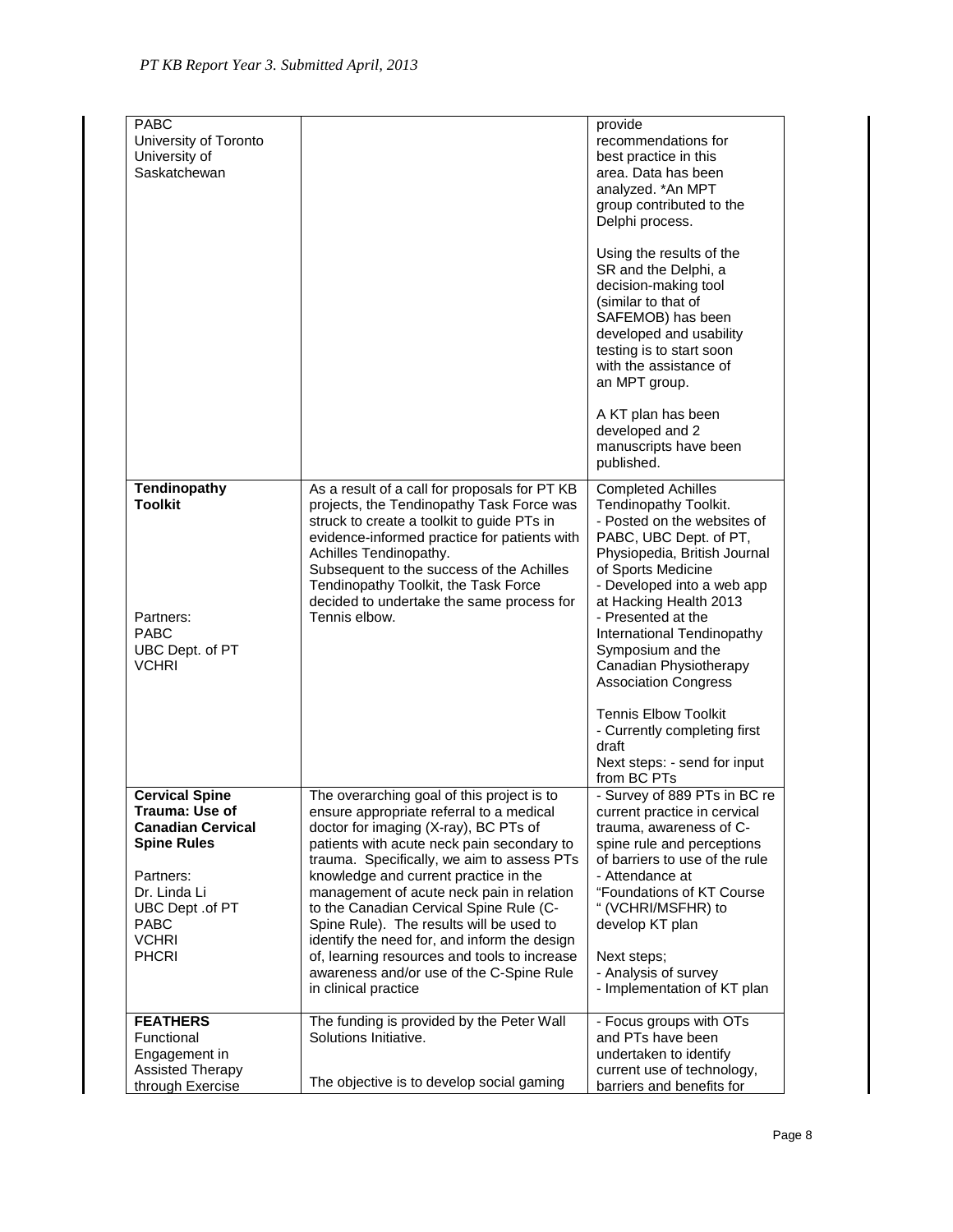| Robotics<br>Partners:<br><b>UBC Mechanical</b><br>Engineering, Physical<br>Therapy,<br><b>Occupational Science</b><br>and Occupational<br>Therapy, Kinesiology<br><b>BC</b> Center for<br>Abilities.<br>Abilities Neurological<br>Rehabilitation | programs, supported by upper-limb<br>robotics, that will enable and motivate<br>children with cerebral palsy, and older<br>adults after stroke, to practice their home<br>exercises.                                                                                                                                                                                                                                                                                                                                                                  | future use and desired<br>features.<br>- Developed preliminary<br>versions of software and<br>hardware<br>- Tested powered orthoses<br>- Submitted 3 manuscripts<br>Next steps include:<br>- Focus groups with<br>patients/families to identify<br>barriers and needs<br>- Development of prototype<br>devices and systems<br>- Testing of devices and<br>systems in clinics<br>- Focus groups with<br>therapists, patients and<br>families regarding their<br>feedback on devices and<br>systems.                                                                                                                                                           |
|--------------------------------------------------------------------------------------------------------------------------------------------------------------------------------------------------------------------------------------------------|-------------------------------------------------------------------------------------------------------------------------------------------------------------------------------------------------------------------------------------------------------------------------------------------------------------------------------------------------------------------------------------------------------------------------------------------------------------------------------------------------------------------------------------------------------|--------------------------------------------------------------------------------------------------------------------------------------------------------------------------------------------------------------------------------------------------------------------------------------------------------------------------------------------------------------------------------------------------------------------------------------------------------------------------------------------------------------------------------------------------------------------------------------------------------------------------------------------------------------|
| <b>ANSWER 2</b><br>Partners:<br>Dr. Linda Li<br><b>Arthritis Research</b><br>Center<br><b>VGH</b><br><b>VCH</b>                                                                                                                                  | Funded by a CIHR Catalyst Grant for<br>eHealth Innovations, this project is an<br>extension of the successful ANSWER<br>decision aid tool to help patients who have<br>rheumatoid arthritis (RA) decide whether<br>to proceed with medication treatment<br>using "biologics" (genetically engineered<br>proteins) as recommended by their doctors.<br>ANSWER-2 will be integrated into an online<br>RA Patient Passport that tracks patients'<br>health status and allows them to<br>communicate this information with their<br>health professionals. | The development process of<br>ANSWER-2 will involve:<br>1) Creating a storyline and<br>scripts based on the best<br>evidence on the use of<br>biologics and other<br>management options in RA,<br>and the contextual factors<br>that affect a patient's<br>decision to use a treatment.<br>2) Developing the<br>ANSWER-2 prototype<br>3) Conducting usability tests<br>and refining the prototype<br>4) Conducting a study<br>with 55 patients with RA,<br>who have received a new<br>prescription of a biologic<br>agent to determine their<br>decisional conflict,<br>medication knowledge<br>and self-efficacy before<br>and after using the<br>ANSWER-2. |
| <b>Prospective</b><br><b>Surveillance of Arm</b><br><b>Morbidity post</b><br><b>Breast Cancer</b><br>surgery                                                                                                                                     | This project builds on preliminary work that<br>the study team has undertaken to manage<br>the significant arm morbidity for women<br>following breast cancer surgery.<br>Specific aims:                                                                                                                                                                                                                                                                                                                                                              | Completed preliminary<br>phases:<br>- community engagement<br>workshop<br>- pilot                                                                                                                                                                                                                                                                                                                                                                                                                                                                                                                                                                            |
| Partners:<br>Dr. K Campbell<br><b>PHC</b><br><b>Fraser Health</b><br><b>BC Cancer Research</b><br>Institute<br>Simon Fraser<br><b>University</b>                                                                                                 | 1) improve the quality of research to inform<br>a change in practice with a proactive PT<br>monitoring program to reduce arm<br>morbidity<br>2) quantify the cost of delivering the<br>intervention and possible cost-savings to<br>the health care system<br>3) understand the local<br>barriers and facilitators to a change in<br>clinical practice from the point of view of<br>decisions makers, clinicians & patients.                                                                                                                          | <b>Currently initiating RCT</b><br>Next steps:<br>- Complete RCT<br>- KT plan: workshop and<br>online handbook                                                                                                                                                                                                                                                                                                                                                                                                                                                                                                                                               |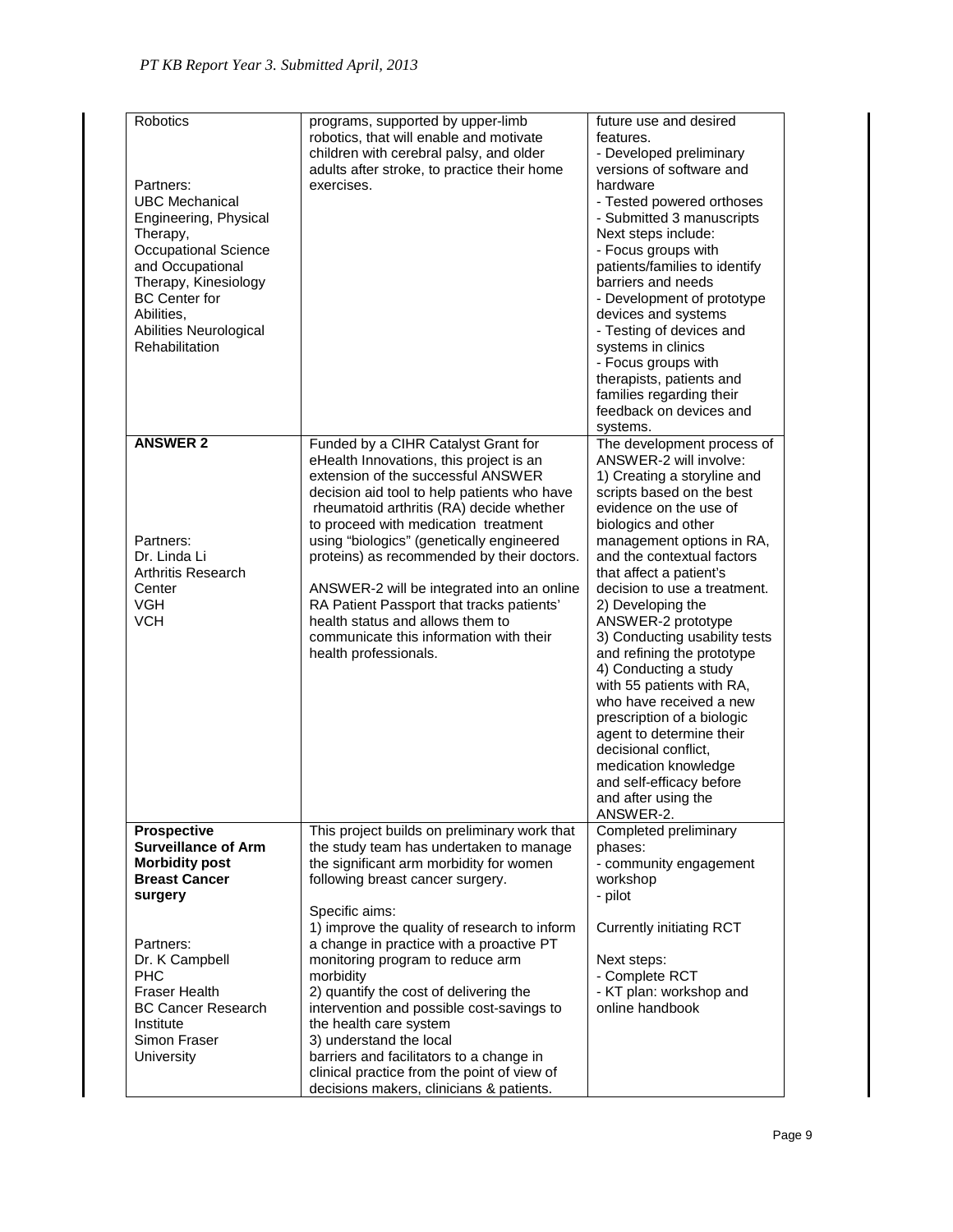## *Goal 5: Provide progress reports and a year-end report to the funding partners*

- Intermittent email updates on the progress on each of the goals
- Coordinate a meeting of funding partners in December 2009 providing a progress report and opportunity for discussion

*\_\_\_\_\_\_\_\_\_\_\_\_\_\_\_\_\_\_\_\_\_\_\_\_\_\_\_\_\_\_\_\_\_\_\_\_\_\_\_\_\_\_\_\_\_\_\_\_\_\_\_\_\_\_\_\_\_\_\_\_\_\_\_\_\_\_\_\_\_\_\_\_\_\_\_\_\_\_\_\_\_\_\_\_\_*

• Provide a year-end report detailing the successes achieved in the inaugural PT KB position and recommendations for the future growth of the role

*The PT KB will provide all documentation to funding partners with sufficient opportunity to review prior to meetings and will revise, within 2 weeks of receipt of revisions requested by the funding partners.*

## *Year end report*

Email updates of the progress on the goals are communicated intermittently to the Steering Committee. Updates are also provided every 6 months on the PABC and UBC Dept of PT websites. The 6 Month report was undertaken December 9 2009 , Year 1 report September 13, 2010 and Year 2 report October 20 2011.

## *Next steps*

Continue intermittent updates via email, annual reports and 6 monthly updates on websites.

## *2. ADDITIONAL ACTIVITIES / DELIVERABLES*

In addition to activities related to fulfilling the above-stated goals, the following activities and key events have *been undertaken/occurred:* 

## *Meetings with Steering Committee*

- No meetings undertaken between annual reviews of Year 2 and Year 3 (3 month sick leave followed by 3 months gradual return to work)

## *Needs Assessment*

Undertook a needs assessment in Year 1 for clinicians, academics and faculty & posted executive summary & results. Results informed Action Plan. No assessment performed in Year 2. A needs assessment will be undertaken in Year 4 in conjunction with the PABC Knowledge Team.

## *Activities for The UBC Department of PT*

- Promoted to Clinical Professor
- Participation at Faculty meetings
- Discontinued role as PT rep on FOM Clinical Faculty Affairs Committee (3 year term expired)<br>- Member: Dept. of PT Clinical Faculty Appointments, Reappointments and Promotions Comm
- Member: Dept. of PT Clinical Faculty Appointments, Reappointments and Promotions Committee
- Submission of articles for newsletters
- Advisor for MPT 'Virtual Patient Project"
- Co-supervisor MPT project 2013 MPT project PHTH 526: 2012-2013 What are the parameters for prescription of safe and effective physical activity in hospitalized patients with an acute exacerbation of chronic obstructive pulmonary disease?
- Member WICKED: West coast Interprofessional Clinical Knowledge Evidence Disseminator
- Assist Faculty for KT components of grants and projects
- Co-investigator for research program on effect of modalities on blood flow (Dr. D Reid)
- Interviewed by Accreditation team re PT KB role

## *Activities for PABC*

- Submission of articles for newsletter
- Assist PABC members in writing articles for newsletters
- Assist PABC members with requests for and interpretation of evidence for practice
- Assist PABC staff with specific requests for information from PABC members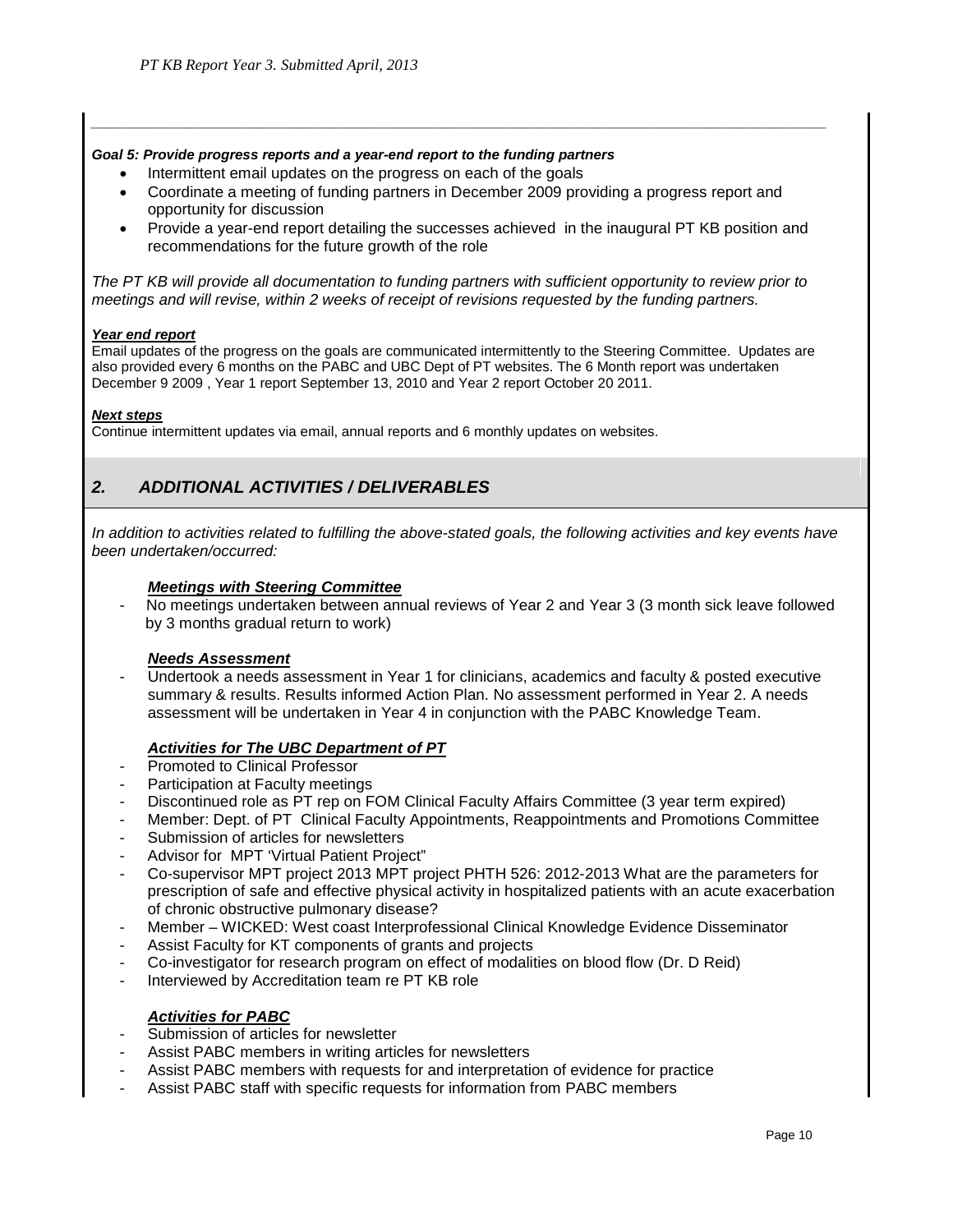- Assist PABC librarian with selection of resources for eblasts and website
- Provision of webinar journal clubs
- Presentation at Provincial Practice Forum: "Stretching our minds about stretching"

## *Activities for VCHRI & PHCRI*

- Participation on PT and Interdisciplinary Skin & Wound Committees
- Mentor/advisor for 3 PHC and 1 VCH Research Challenge Teams
- Consultant for PHCRI for KT issues
- Consultant for VCHRI for KT issues
- Presentation at VCH/PHC STEP UP PT Education & Research Day; invited speaker. Outcome Measures: Why bother?

## *Presentations*

- Provincial Physiotherapy Practice Forum
- International Tendinopathy Symposium
- American Congress of Rehabilitation Medicine. 1 course (co-presenter) & 1 panel discussion (panelist): Promoting Adoption of Outcomes Data Collection in Rehabilitation Practice

## *Professional Development*

- Core Committee, Professional Development Committee & Member: BC Knowledge Translation Community of Practice (with MSFHR)
- VCHRI / MSFHR Knowledge to Action workshop
- CHNET webinars: Measuring the effectiveness of partnerships; Critical appraisal skills
- Hacking Health

## *Publications*

## Year 1: None

Year 2: 5 (4 published; 1 submitted) Year 3: 10 (3 published; 1 in press; 4 submitted; 2 in process) **\*150% increase from the preceding year**.

## *Published*

Reid WD, Yamabashi C, Goodridge D, Chung F, Hunt MA, Marciniuk DD, Brooks D, Chen YW, Hoens AM, Camp PG. Exercise prescription for hospitalized people with chronic obstructive pulmonary disease and comorbidities: a synthesis of systematic reviews. International Journal of Chronic Obstructive Pulmonary Disease. 2012:7, 297-32. **(As of March 31, 2013 3,831 abstract views and 1,262 pdf downloads)**

Simms AM, Li LC, Geddes EL, Brooks D, Hoens AM, Reid WD. Impact of a Behavioral-based Intervention on Inspiratory Muscle Training Prescription by a Multidisciplinary Team. The Journal of Continuing Education in the Health Professions. 2012 32(2), 116-125.

Reid WD & Hoens AM. Clinician Commentary You et al. Physiotherapy Canada. 2012: 64(2)176-7.

## *In press*

Scott A, Docking S, Vicenzino B, Alfredson H, Zwerver J, Lundgren K, Finlay O, Cook J, Fearon A, Purdam C, Brasher P, Hoens A, Robinson J, Danielson P. Sports and exercise-related tendinopathies: A review of selected topical issues by participants of the 2<sup>nd</sup> International Scientific Tendinopathy Symposium (ISTS) -Vancouver 2012. British Journal of Sports Medicine.

## *Submitted*

Camp, PG, Reid WD, Yamabayashi C, Brooks D, Goodridge D, Chung F, Marciniuk D, Neufeld A, Hoens, A. Safe and Effective Prescription of Exercise in Acute Exacerbations of Chronic Obstructive Pulmonary Disease: Rationale and Methods for an Integrated Knowledge Translation Study. Canadian Respiratory Journal – KT Special Issue. 2013.

Hoens A, Camp PG, Reid WD. Knowledge Brokering: An Innovative Model for Supporting Evidence-Informed Practice in Respiratory Care. Canadian Respiratory Journal – KT Special Issue. 2013

Shadgan B, Pakravan AH, Hoens A, Reid WD. Effects of local cold spray on subcutaneous and intramuscular blood flow and oxygenation. Journal of Science and Medicine in Sport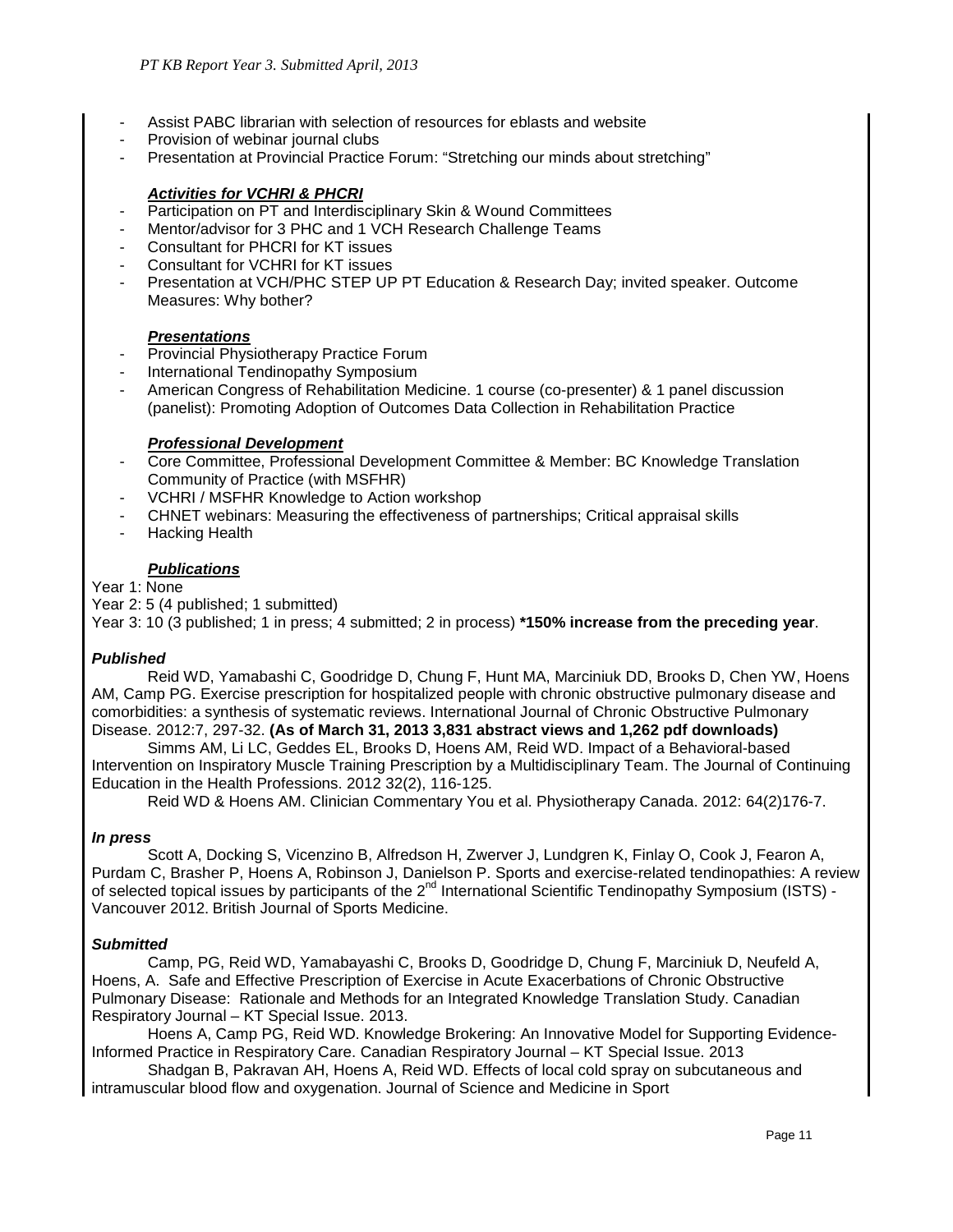Li LC, Cott C, Jones CA, Badley EM, Davis AM, PEOPLE Meeting Participants. Improving Primary care in Chronic Musculoskeletal Conditions through Digital Media: The PEOPLE Meeting. JMIR Research Protocols.

#### *In process*

McAuley C, Westby MD, Hoens A, Troughton D, Field R, Duggan M. Reid WD. A Survey of Physiotherapists' Use of Outcome Measure in Total Hip and Knee Arthroplasty.

Bech M, Cho M, Moorhen J, Stothers K, Hoens A. A comparison of the effectiveness of 48 hours of cooling and compression versus intermittent icing on pain, ROM, swelling, nausea, blood loss and function in acute total knee arthroplasty.

## *3. RESEARCH GRANT ACTIVITY*

Year 1: 3/7 grant applications successful; Total funding secured = \$374,319 Year 2: 2/7 grant applications successful: Total funding secured = \$370,000 Year 3: 2/10 grant applications successful: Total funding: \$441,991

| <b>TITLE</b>                                                                                            | <b>FUNDING</b><br><b>AGENCY</b>                                       | PI                                | <b>PT KB Role</b>                  | \$       | <b>RESULT</b>   |
|---------------------------------------------------------------------------------------------------------|-----------------------------------------------------------------------|-----------------------------------|------------------------------------|----------|-----------------|
| ANSWER $2 - A$<br>biologic decision<br>aid for patients<br>with rheumatoid<br>arthritis                 | <b>CIHR</b><br>Catalyst                                               | Dr. L. Li                         | KT support                         | \$96,991 | Funded          |
| Prospective<br>Surveillance of<br>arm morbidity in<br>breast cancer<br>rehabilitation                   | Canadian<br>Cancer<br>Society<br>Research<br>Institute                | Dr. K<br>Campbell                 | KT support<br>Additional<br>author | 100,000  | Awaiting result |
| Disseminating<br>best practice<br>recommendations<br>for hip and knee<br>arthroplasty<br>rehabilitation | <b>CIHR</b><br>dissemination<br>event                                 | Dr. A<br>Jones<br>Dr. M<br>Westby | KT support                         | 250,000  | Not funded      |
| West coast<br>Interprofessional<br>Clinical<br>Knowledge<br>Evidence<br>Disseminator<br>(WICKED)        | <b>UBC</b><br>Teaching and<br>Learning<br>Enhancement<br>Fund 2013/14 | Dr. A<br>Greig                    | Co-applicant                       | 51,342   | Not funded      |
| Prospective<br>Surveillance in Breast<br><b>Cancer Rehabilitation</b>                                   | Canadian<br>Cancer<br>Research<br>Institute                           | Dr. K<br>Campbell                 | Co-applicant                       | 200.000  | Not funded      |
| <b>Patient Oriented</b><br><b>Guidelines Project</b>                                                    | CIHR<br>Meetings &<br><b>Dissemination</b><br>Grant                   | Dr. M.<br>Dawes                   | Co-applicant                       | 24,940   | Not funded      |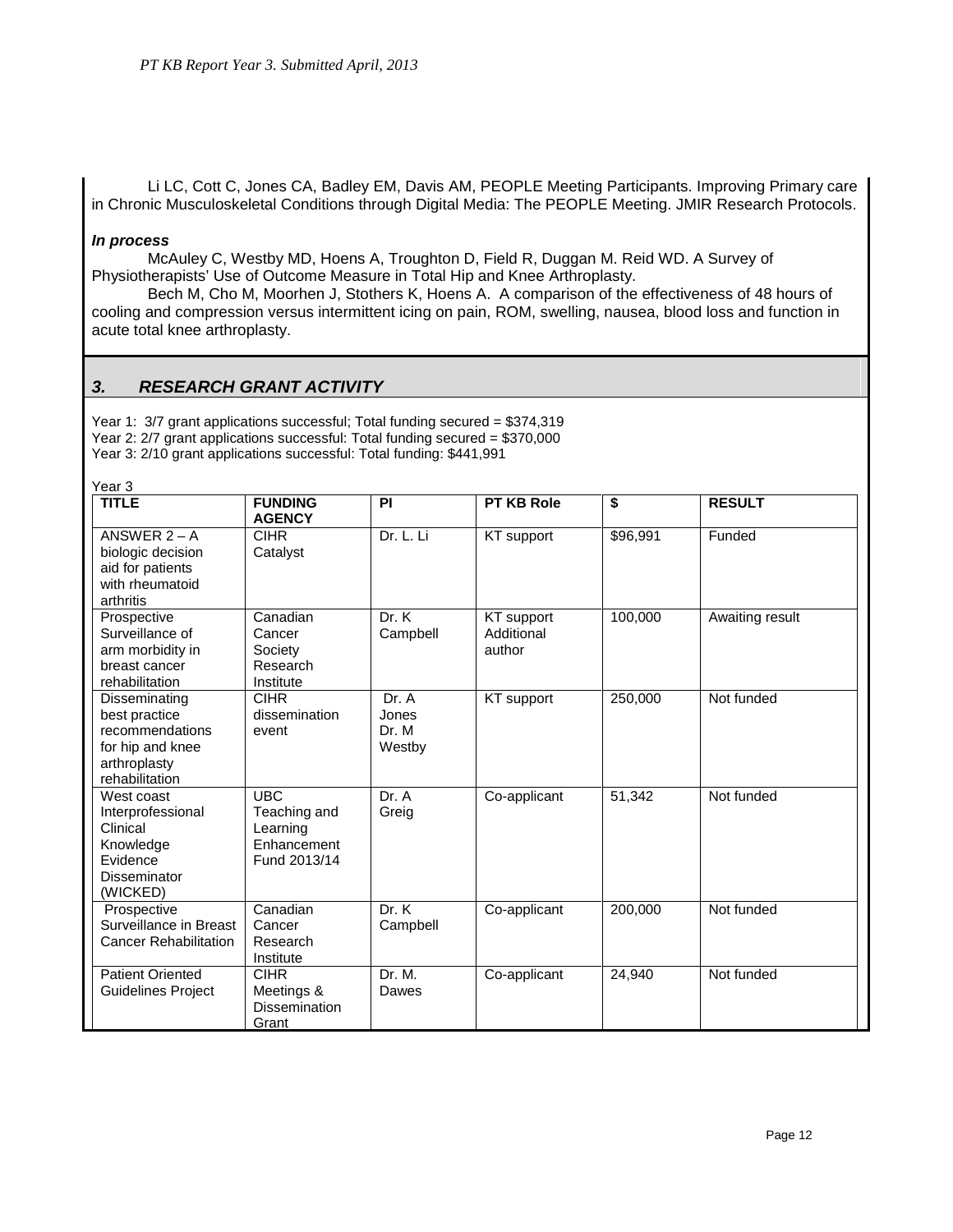| PEOPLE first:<br>Partnership to Enable<br><b>Optimal Primary</b><br>healthcare by<br>Leveraging digital                                                         | <b>CIHR</b>                                                         | Dr. L. Li             | <b>KT</b> support | 24,770  | Not funded          |
|-----------------------------------------------------------------------------------------------------------------------------------------------------------------|---------------------------------------------------------------------|-----------------------|-------------------|---------|---------------------|
| media in<br>musculoskeletal<br>health                                                                                                                           |                                                                     |                       |                   |         |                     |
| Improving<br>Musculoskeletal<br>Health and<br>Mobility in<br>Canadians: A<br>Knowledge<br>Translation<br>Network using<br>Digital Media to<br>Make a Difference | <b>CIHR</b>                                                         | Dr. L. Li             | KT support        | 200,000 | Not funded          |
| FEATHER:<br>Functional<br>Engagement in<br><b>Assisted Therapy</b><br><b>Through Exercise</b><br>Robotics                                                       | <b>NSERC</b>                                                        | Dr. M Van<br>der Loos | KT support        | 537,600 | Not funded          |
| <b>FEATHERS:</b><br>Functional<br>Engagement in<br>Assisted<br>Therapy through<br>Exercise<br>Robotics                                                          | Peter Wall<br>Solutions<br>Initiative                               | Dr. M Van<br>der Loos | KT support        | 384,000 | Funded<br>\$345,000 |
| FEATHER:<br>Functional<br>Engagement in<br>Assisted<br>Therapy through<br>Exercise<br><b>Robotics</b>                                                           | <b>MSFHR</b><br>Knowledge<br>Translation<br>Supplemental<br>Funding | Dr M Van<br>der Loos  | <b>KT Support</b> | 25,000  | Not funded          |

## *4. EVALUATION OF THE IMPACT OF PT KB ROLE*

In February 2013 a survey regarding the impact of the PT KB role was undertaken utilizing an online questionnaire. The invitation to participate was disseminated via email distribution lists of PABC, the UBC Dept. of PT academic and clinical faculty and the leaders of physiotherapy practice in health authorities throughout BC. A summary of the findings is provided below (full report available upon request).

- 248 responses:

- 76% clinicians, 8% administrators, 6% researchers, 4% educators, 5% other
- 67% Lower Mainland, 14% BC Interior; 9% Vanc Island; 4% Northern BC; 4% Fraser Valley; 2% other

## - Involvement with the PT KB

## - **51% worked directly with the PT KB**

 - Reasons for not working with the PT KB included: not knowing or uncertain when to approach the PT KB for participation (41%); insufficient time to explore working with the PT KB (19%); role does not require collaboration with PT KB (5%); other – e.g. projects/resources not applicable to their area of practice, not knowing the role existed (23%)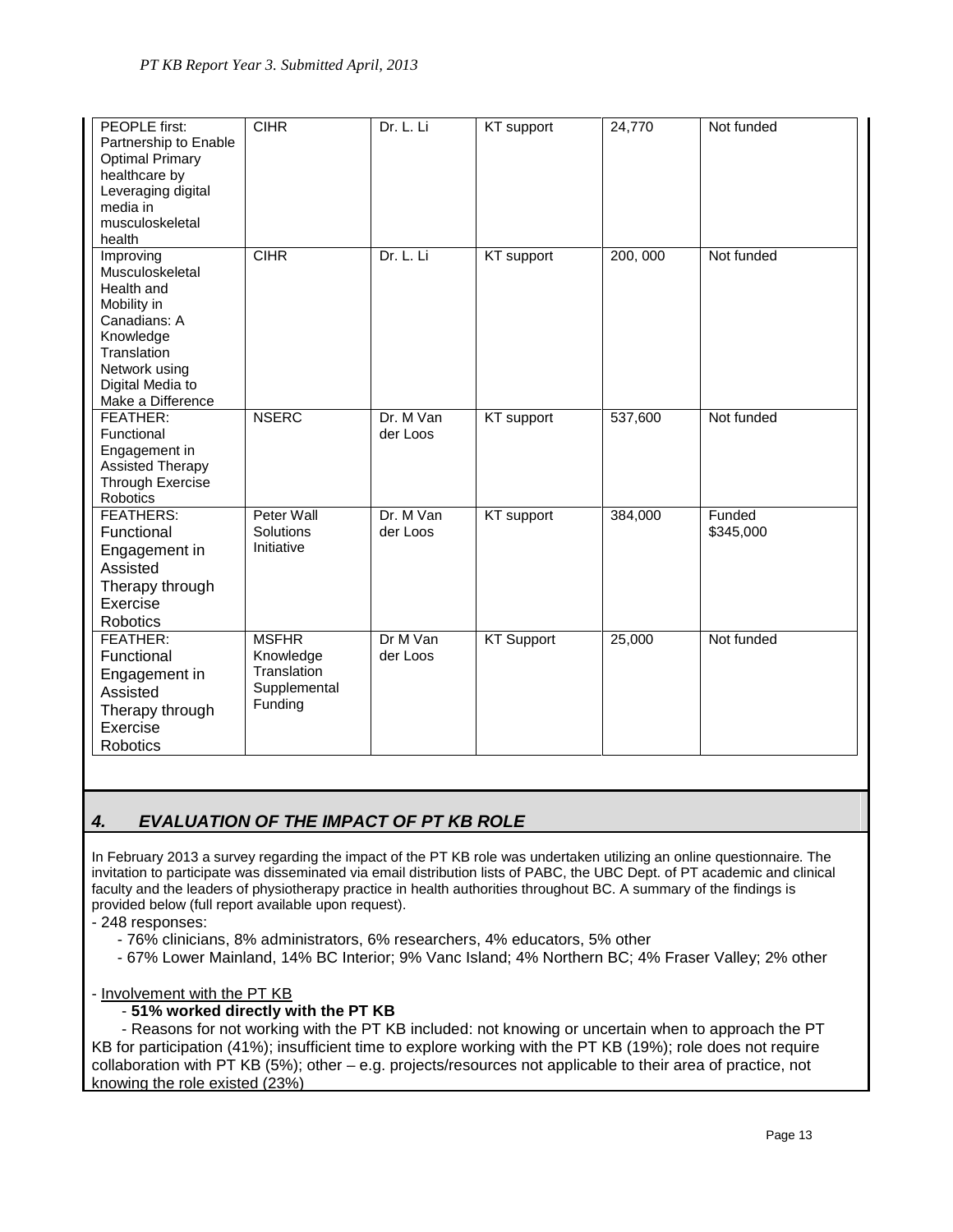## - Use of the resources developed by the PT KB

- **69% have used the resources** developed by the PT KB role

 - Reasons for not using the resources included: not aware of what is available (38%); not relevant to their role (29%); resources relevant but did not meet their specific needs (19%); other – eg. Did not have time to be aware of what was available (26%)

## - Specific use of the PT KB role

The following figure provides the 10 most common interactions with/use of the PT KB role (\*note: 11 interactions are included in the graph as the final two received equal weighting by respondents):



Other less common interactions included: Facilitating the creation of a team (16%), facilitating feedback from stakeholders (16%), engaging stakeholder involvement (15%), developing key messages (13%), developing a knowledge translation plan (12%), and participating in a grant submission (9%) or ethics submission (8%).

## - Impact of the PT KB role

## - **54% of respondents stated that the PT KB role had a moderate or significant impact** on their work.

- Key messages from comments regarding perceptions of the impact of the role included:
	- Important 'neutral bridge' between research and practice
	- Significant impact on the PT profession in BC moving forward in multiple areas of practice
	- Some areas of practice have not yet benefited from the development of specific resources
	- Resources that have been developed are being used to guide patient care

 - The activities and outcomes of the PT KB role help PTs in BC to feel confident/competent and to keep abreast of new developments

- There is a desire to make time to take better advantage of the resources
- The survey itself helped clarify exactly what the PT KB does

Stakeholder specific comments included:

- Researchers:

 "As a researcher, I am well-schooled in the manner of how to present my scientific data but very poorly prepared to presenting this information to clinicians in an accurate and yet useable fashion. I have learned a lot from [the PT KB] about what is relevant to clinicians. She has also reinforced how invaluable their input is